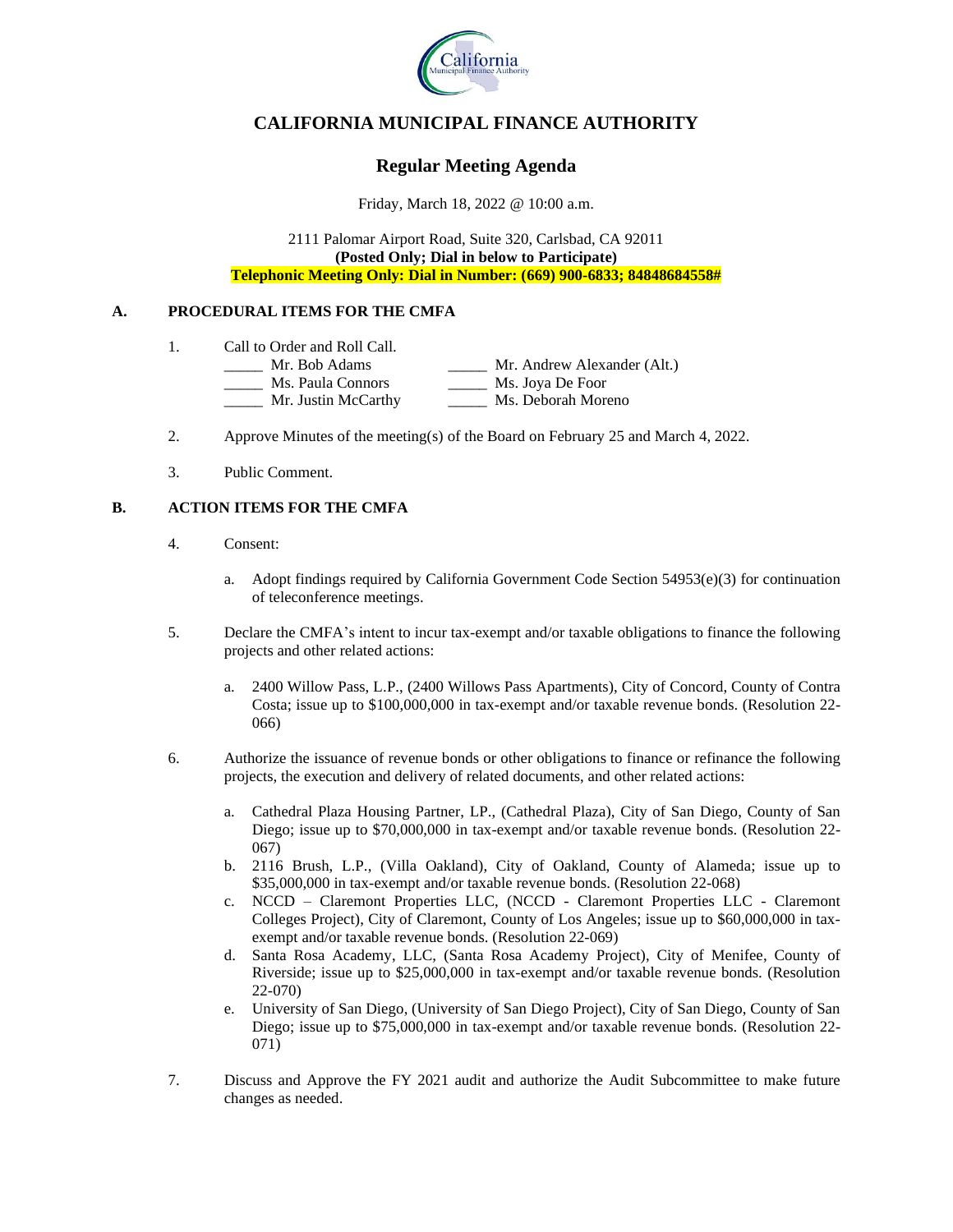### **C. INFORMATIONAL ITEMS FOR THE CMFA**

- 8. Administrative Issues.
	- a. Executive Director Report
	- b. Marketing Update
	- c. Membership Update
	- d. Transaction Update
	- e. Legislative Update
	- f. Legal Update
	- g. FPPC Statement of Economic Interest
- 9. Adjournment.

Address for public inspection of certain meeting materials distributed to the Board of Directors: 2111 Palomar Airport Road, Suite 320, Carlsbad, California 92011.

A request for disability-related modification or accommodation, including auxiliary aids or services, may be made by any person with a disability who requires a modification or accommodation to participate in the public meeting by contacting Kirsten Borgquist, (760) 502-0050, [kborgquist@cmfa-ca.com](mailto:kborgquist@cmfa-ca.com) 2111 Palomar Airport Rd, Suite 320, Carlsbad, CA 92011.

| This<br>$^{\circ}$<br>was<br>stec<br>no<br>∠-nage 1<br>аяения | OL. | . |
|---------------------------------------------------------------|-----|---|
| $\sim$<br>Sione<br><u>.</u>                                   |     |   |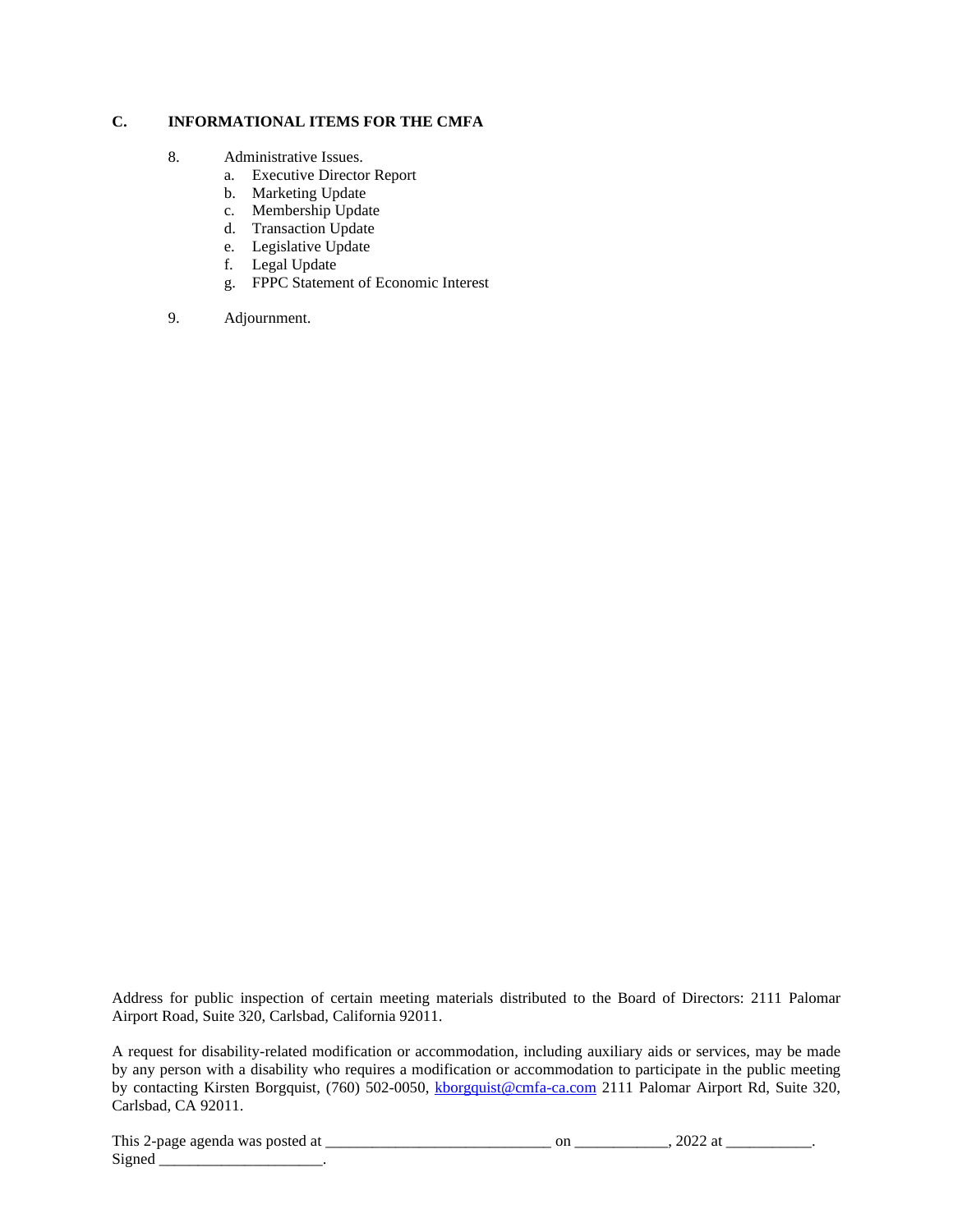

# **CMFA SPECIAL FINANCE AGENCY CMFA SPECIAL FINANCE AGENCY I CMFA SPECIAL FINANCE AGENCY VII CMFA SPECIAL FINANCE AGENCY VIII CMFA SPECIAL FINANCE AGENCY XII**

## **Regular Meeting Agendas**

Friday, March 18, 2022 @ 10:00 a.m.

### 2111 Palomar Airport Road, Suite 320, Carlsbad, CA 92011 **(Posted Only; Dial in below to Participate) Telephonic Meeting Only: Dial in Number: (669) 900-6833; 84848684558#**

The following agenda will be repeated for each of the above-named public agencies:

### **A. PROCEDURAL ITEMS FOR EACH AGENCY**

- 1. Call to Order and Roll Call.
	- \_\_\_\_\_ Mr. Bob Adams \_\_\_\_\_ Mr. Andrew Alexander(Alt.) \_\_\_\_\_ Ms. Paula Connors \_\_\_\_\_ Ms. Joya De Foor
		- \_\_\_\_\_ Mr. Justin McCarthy \_\_\_\_\_ Ms. Deborah Moreno
- 2. Approve Minutes of the meeting(s) of the Board.
- 3. Public Comment.

### **B. ACTION ITEMS FOR EACH AGENCY**

- 4. Consent:
	- a. Adopt findings required by California Government Code Section 54953(e)(3) for continuation of teleconference meetings.

### **C. INFORMATIONAL ITEMS FOR EACH AGENCY**

5. Adjournment.

Address for public inspection of certain meeting materials distributed to the Board of Directors: 2111 Palomar Airport Road, Suite 320, Carlsbad, California 92011.

A request for disability-related modification or accommodation, including auxiliary aids or services, may be made by any person with a disability who requires a modification or accommodation to participate in the public meeting by contacting Kirsten Borgquist, (760) 502-0050, [kborgquist@cmfa-ca.com](mailto:kborgquist@cmfa-ca.com) 2111 Palomar Airport Rd, Suite 320, Carlsbad, CA 92011.

| This<br>- 1124<br>άl | ີ |  |
|----------------------|---|--|
|                      |   |  |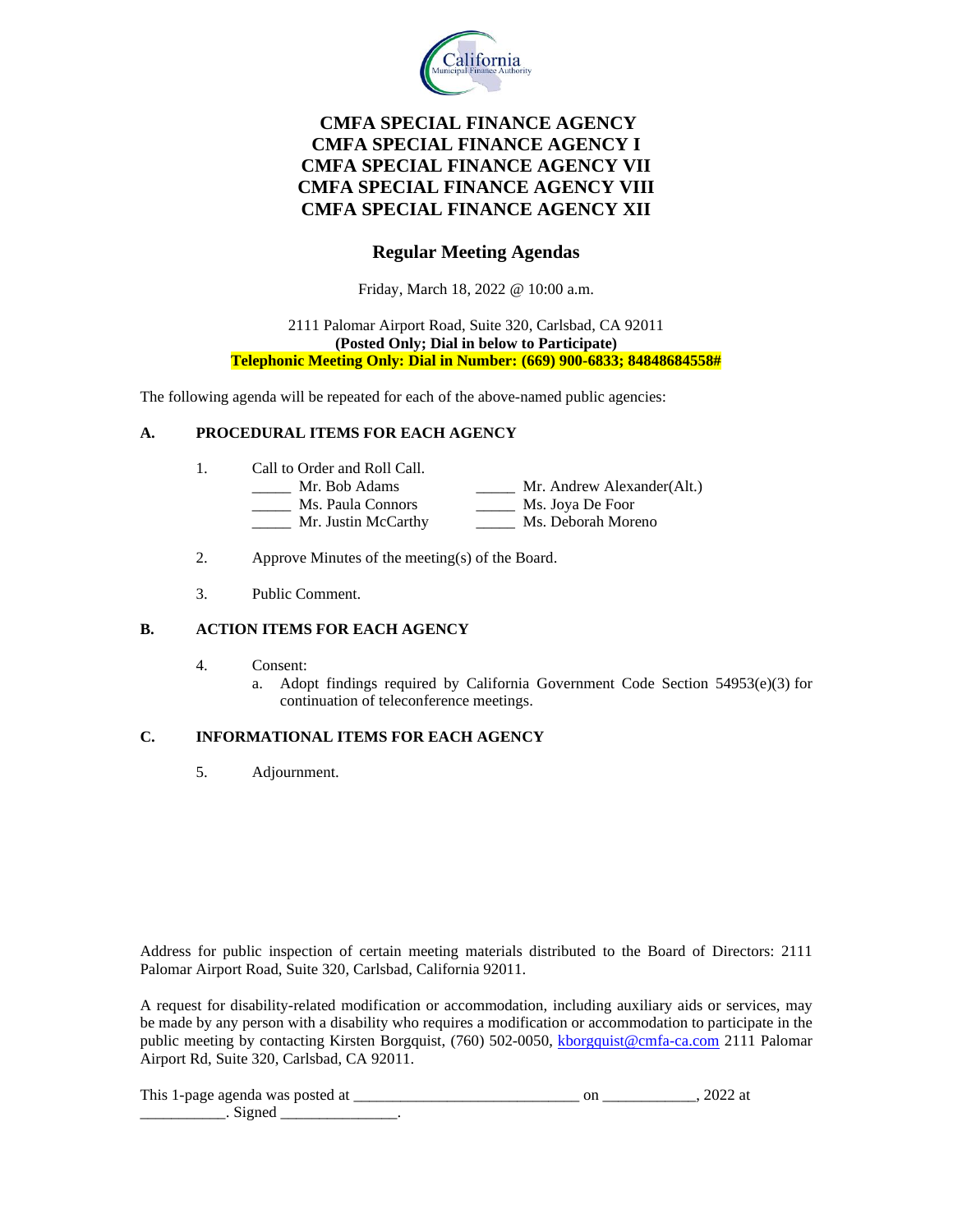

## **CALIFORNIA FOUNDATION FOR STRONGER COMMUNITIES**

### **Regular Meeting Agenda**

Friday, March 18, 2022 @ 10:00 a.m.

2111 Palomar Airport Road, Suite 320, Carlsbad, CA 92011 **(Posted Only; Dial in below to Participate) Telephonic Meeting Only: Dial in Number: (669) 900-6833; 84848684558#**

### **A. PROCEDURAL ITEMS FOR THE CFSC**

- 1. Call to Order and Roll Call.<br>
<u>\_\_\_\_\_\_</u> Mr. Bob Adams
	- \_\_\_\_\_ Mr. Bob Adams \_\_\_\_\_ Mr. Andrew Alexander (Alt.) \_\_\_\_\_ Ms. Paula Connors \_\_\_\_\_ Ms. Joya De Foor \_\_\_\_\_ Mr. Justin McCarthy \_\_\_\_\_ Ms. Deborah Moreno
- 2. Approve Minutes of the meeting(s) of the Board on February 25, 2022.
- 3. Public Comment.

### **B. ACTION ITEMS FOR THE CFSC**

- 4. Consent:
	- a. Adopt findings required by California Government Code Section  $54953(e)(3)$  for continuation of teleconference meetings.
- 5. Discuss and Approve the FY 2021 audit and authorize the Audit Subcommittee to make future changes as needed.
- 6. Discuss and Approve Charitable Donation Recipients.

### **C. INFORMATIONAL ITEMS FOR THE CFSC**

- 7. Administrative Issues. a. Executive Director Report
- 8. Adjournment.

Address for public inspection of certain meeting materials distributed to the Board of Directors: 2111 Palomar Airport Road, Suite 320, Carlsbad, California 92011.

A request for disability-related modification or accommodation, including auxiliary aids or services, may be made by any person with a disability who requires a modification or accommodation to participate in the public meeting by contacting Kirsten Borgquist, (760) 502-0050, [kborgquist@cmfa-ca.com](mailto:kborgquist@cmfa-ca.com) 2111 Palomar Airport Rd, Suite 320, Carlsbad, CA 92011.

| This 1-page agenda was posted at |  |  |
|----------------------------------|--|--|
|                                  |  |  |